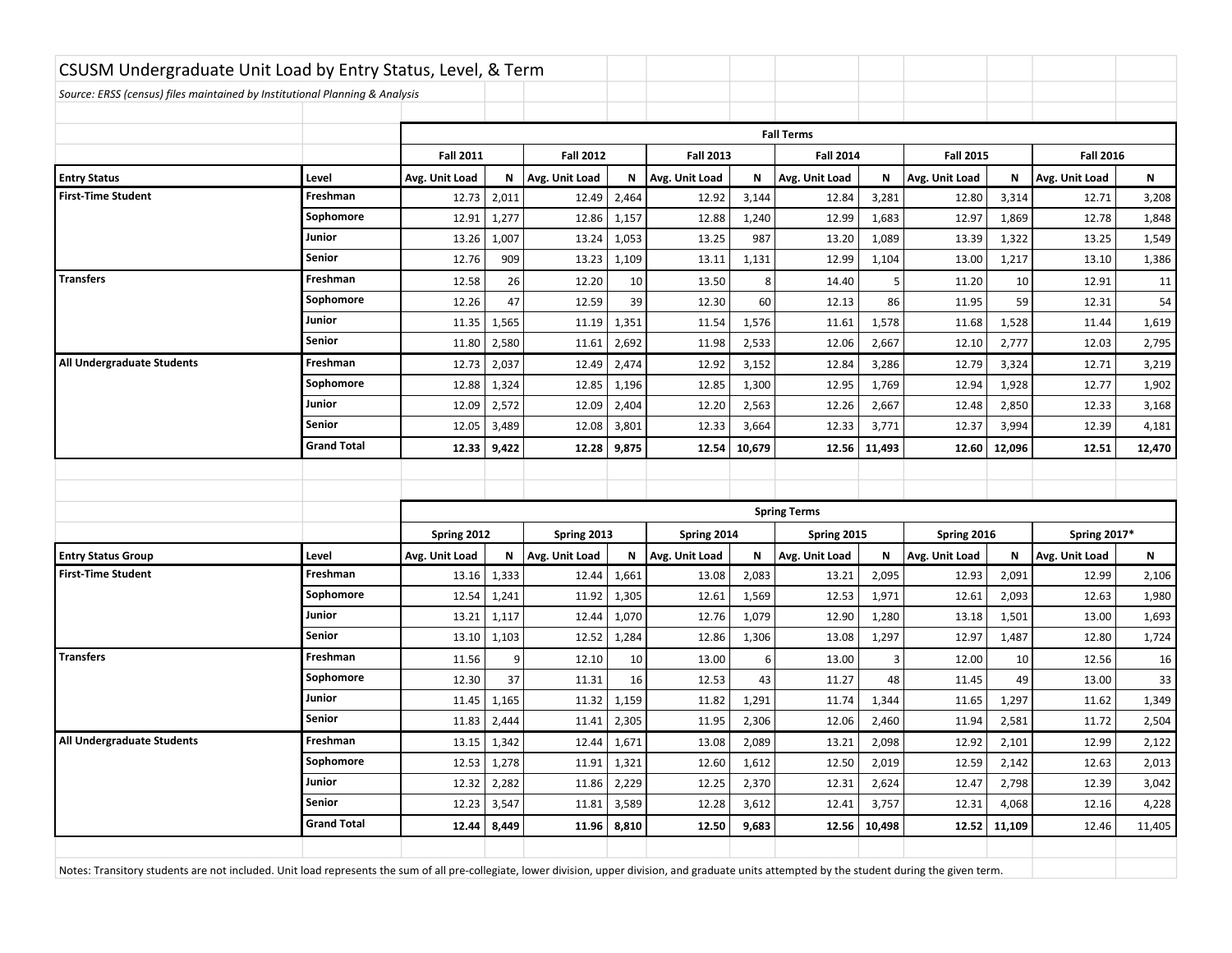| .<br>* Preliminary ERSS.<br>$2 - 21 - 1$<br>1717<br>. |  |  |  |  |
|-------------------------------------------------------|--|--|--|--|
|                                                       |  |  |  |  |